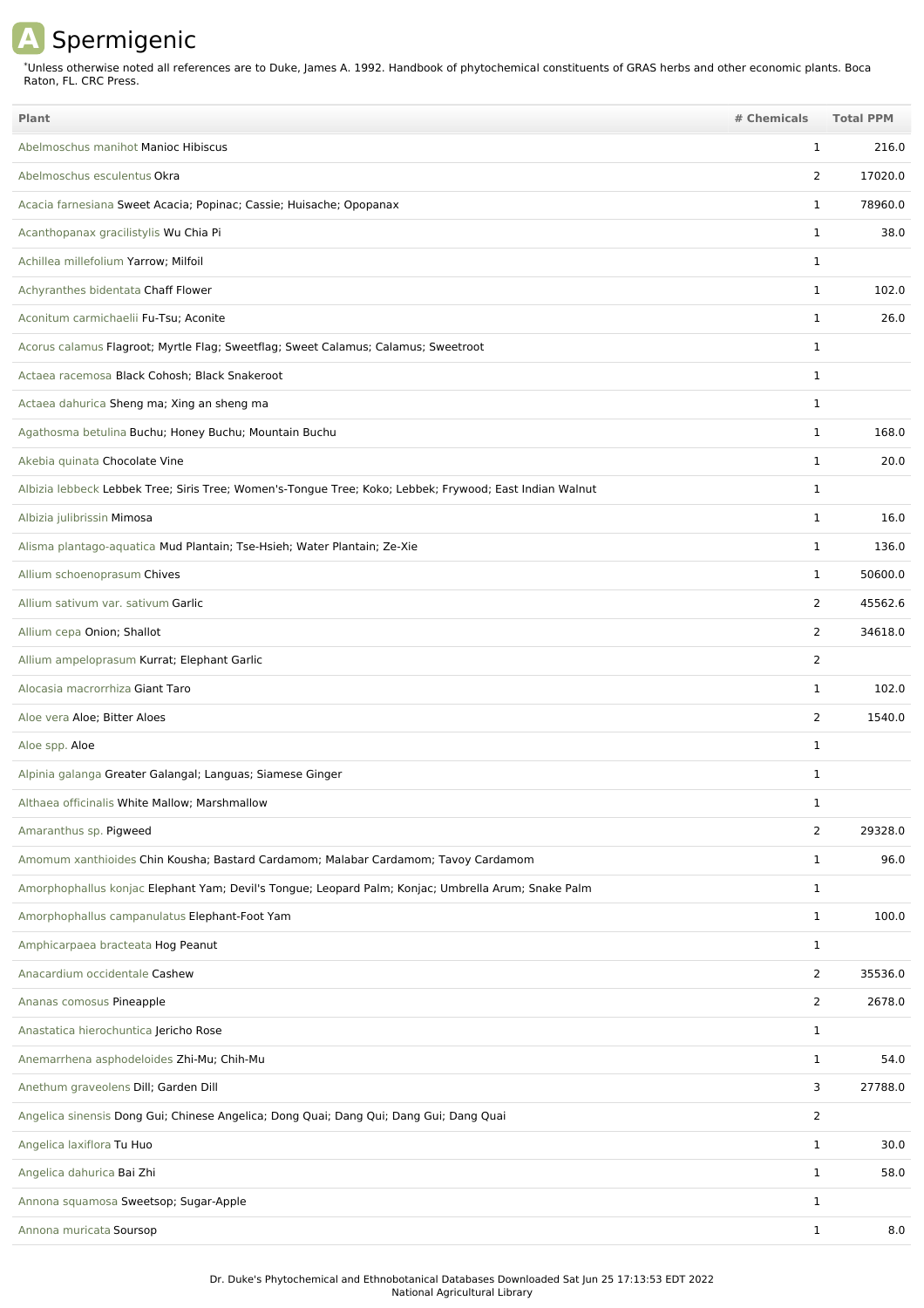| Plant                                                                                                                                   | # Chemicals    | <b>Total PPM</b> |
|-----------------------------------------------------------------------------------------------------------------------------------------|----------------|------------------|
| Annona cherimola Cherimoya                                                                                                              | $\mathbf 1$    | 30.0             |
| Anthriscus cerefolium Chervil                                                                                                           | 1              | 20.0             |
| Apium graveolens Celery                                                                                                                 | 2              | 8616.0           |
| Arachis hypogaea Peanut; Groundnut                                                                                                      | 2              | 74114.0          |
| Arctium lappa Gobo; Burdock; Great Burdock                                                                                              | 2              | 10541.2          |
| Arctostaphylos uva-ursi Bearberry; Uva Ursi                                                                                             | $\mathbf 1$    |                  |
| Areca catechu Pin-Lang; Betel Nut                                                                                                       | $\mathbf 1$    | 32.0             |
| Arisaema consanguineum Chinese Jack-In-The-Pulpit                                                                                       | $\mathbf 1$    | 28.0             |
| Aristolochia debilis Chinese Birthwort                                                                                                  | $\mathbf{1}$   | 80.0             |
| Armoracia rusticana Horseradish                                                                                                         | $\overline{2}$ | 56.9             |
| Artemisia vulgaris Mugwort                                                                                                              | $\mathbf 1$    | 180.0            |
| Artemisia herba-alba Desert Wormwood                                                                                                    | $\mathbf 1$    | 42.0             |
| Artemisia dracunculus Tarragon                                                                                                          | $\overline{2}$ |                  |
| Artemisia cina Levant Wormseed                                                                                                          | 1              |                  |
| Artemisia capillaris Capillary Wormwood                                                                                                 | $\mathbf 1$    | 44.0             |
| Artocarpus heterophyllus Jackfruit                                                                                                      | $\mathbf 1$    | 32.0             |
| Artocarpus altilis Breadfruit                                                                                                           | 2              | 16.0             |
| Asiasarum sieboldii Siebold's Wild Ginger                                                                                               | $\mathbf{1}$   | 118.0            |
| Asiasarum heterotropoides Asian Wild Ginger                                                                                             | $\mathbf{1}$   | 118.0            |
| Asimina triloba Pawpaw                                                                                                                  | $\overline{2}$ | 4748.0           |
| Asparagus officinalis Asparagus                                                                                                         | 2              | 37152.0          |
| Asparagus lucidus Lucid Asparagus                                                                                                       | $\mathbf 1$    | 16.0             |
| Astragalus membranaceus Huang Qi; Huang-Chi                                                                                             | 2              | 21.0             |
| Atractylodes ovata Bai-Zhu; Pai-Chu                                                                                                     | 1              | 64.0             |
| Atractylodes lancea Cang Zhu                                                                                                            | $\mathbf{1}$   | 66.0             |
| Avena sativa Oats                                                                                                                       | $\overline{2}$ | 26000.0          |
| Averrhoa carambola Carambola; Star Fruit                                                                                                | $\overline{2}$ |                  |
| Barosma betulina Buchu                                                                                                                  | $\mathbf{1}$   | 168.0            |
| Basella alba Vinespinach                                                                                                                | $\mathbf{1}$   | 20290.0          |
| Belamcanda chinensis Iris Tigre (Fr.); Shenan; Leopardenblume (Ger.); Leopard Lily; Mariposa (Sp.); Blackberry Lily; Maravilla<br>(Sp.) | 1              | 34.0             |
| Berberis vulgaris Barberry                                                                                                              | $\mathbf{1}$   |                  |
| Bertholletia excelsa Creamnut; Brazilnut-Tree; Brazilnut; Paranut                                                                       | 2              | 49560.0          |
| Beta vulgaris Sugar Beet; Beetroot; Garden Beet; Beet                                                                                   | $\overline{2}$ | 6134.0           |
| Bixa orellana Achiote; Lipstick Pod; Lipsticktree; Annatto; Bija; Annato; Annoto; Arnato                                                | $\mathbf{1}$   | 28520.0          |
| Blechnum orientale Kuan Chung; Shield Fern                                                                                              | $\mathbf{1}$   | 34.0             |
| Bletilla striata Dai Chi (Chin.); Hyacinth Orchid; Chinese Ground Orchid; Bletilla; Shiran (Jap.); Hardy Orchid; Hyacinth Bletilla      | 1              | 32.0             |
| Boehmeria nivea Ramie                                                                                                                   | 1              | 86.0             |
| Borago officinalis Borage; Beeplant; Beebread; Talewort                                                                                 | $\mathbf 1$    |                  |
| Brassica rapa Chinese Cabbage; Chinese Mustard; Celery Mustard; Bok-Choy; Pak-Choi; Chinese White Cabbage; Celery Cabbage               | $\overline{2}$ | 5976.0           |
| Brassica pekinensis Chinese Cabbage                                                                                                     | $\mathbf 1$    | 160.0            |
| Brassica oleracea var. viridis I. Cow Cabbage; Tree Kale; Spring-Heading Cabbage; Collards; Tall Kale                                   | $\overline{2}$ | 26538.0          |
| Brassica oleracea var. sabellica I. Kale; Scotch Kale; Curly Kale; Kitchen Kale                                                         | $\overline{2}$ | 23736.0          |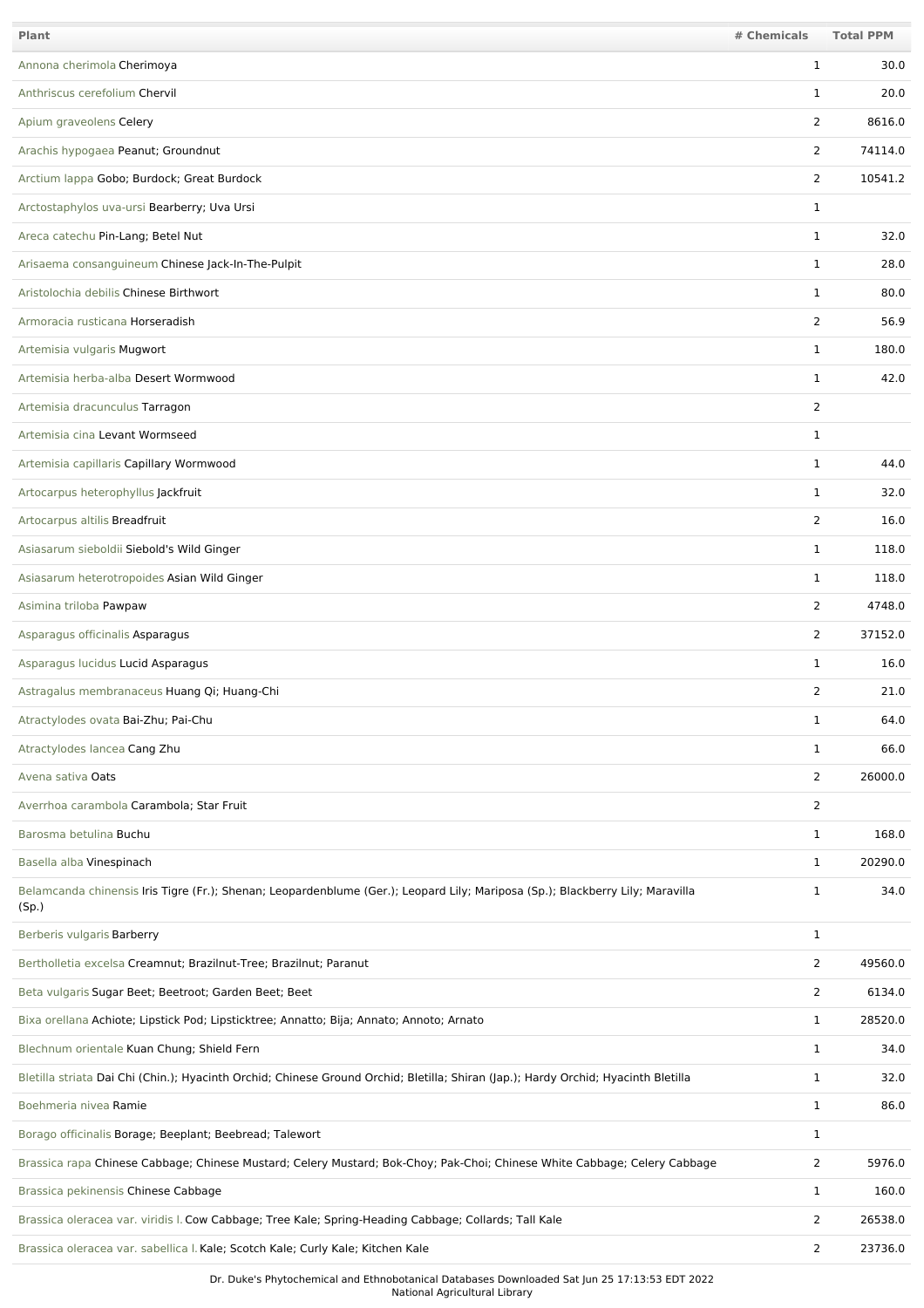| Plant                                                                                                                                                               | # Chemicals    | <b>Total PPM</b> |
|---------------------------------------------------------------------------------------------------------------------------------------------------------------------|----------------|------------------|
| Brassica oleracea var. italica Cape Broccoli; Heading Broccoli; Purple Cauliflower; Winter Broccoli; Asparagus Broccoli; Sprouting<br>Broccoli; Calabrese; Broccoli | $\overline{2}$ |                  |
| Brassica oleracea var. gemmifera Brussel-Sprout; Brussels-Sprouts                                                                                                   | $\overline{2}$ | 29302.0          |
| Brassica oleracea var. capitata I. Cabbage; Red Cabbage; White Cabbage                                                                                              | 2              | 18527.0          |
| Brassica oleracea var. botrytis I. Cauliflower                                                                                                                      | $\overline{2}$ | 56376.0          |
| Brassica oleracea Kohlrabi                                                                                                                                          | 1              | 23334.0          |
| Brassica nigra Black Mustard                                                                                                                                        | 2              | 53394.0          |
| Brassica napus var. napobrassica Swedish Turnip; Swede; Rutabaga                                                                                                    | $\overline{2}$ | 28686.0          |
| Brassica juncea Mustard Greens                                                                                                                                      | 1              | 130.0            |
| Brassica chinensis Pak-Choi; Celery Mustard; Chinese White Cabbage; Bok-Choy; Chinese Mustard; Chinese Cabbage; Celery<br>Cabbage                                   | 1              | 35902.0          |
| Broussonetia papyrifera Paper Mulberry                                                                                                                              | 1              | 46.0             |
| Bupleurum chinense Chai-Hu                                                                                                                                          | 1              |                  |
| Cajanus cajan Pigeonpea                                                                                                                                             | $\overline{2}$ | 29128.0          |
| Calathea allouia Lleren; Leren                                                                                                                                      | $\mathbf 1$    |                  |
| Camellia sinensis Tea                                                                                                                                               | 2              | 60.0             |
| Canavalia ensiformis Jack Bean                                                                                                                                      | 2              | 40.0             |
| Cannabis sativa Hemp; Marihuana; Indian Hemp; Marijuana                                                                                                             | 1              |                  |
| Capsella bursa-pastoris Shepherd's Purse                                                                                                                            | 1              |                  |
| Capsicum frutescens Cayenne; Hot Pepper; Spur Pepper; Tabasco; Chili; Red Chili                                                                                     | $\overline{2}$ | 15716.0          |
| Capsicum annuum Cone Pepper; Bell Pepper; Sweet Pepper; Cherry Pepper; Paprika; Green Pepper                                                                        | $\overline{2}$ | 11268.7          |
| Carica papaya Papaya                                                                                                                                                | $\overline{2}$ | 1790.0           |
| Carthamus tinctorius Safflower                                                                                                                                      | 1              |                  |
| Carum carvi Comino (Sp.); Comino de prado (Sp.); Kummel (Ger.); Carum; Caraway                                                                                      | $\overline{2}$ | 122.0            |
| Carya ovata Shagbark Hickory                                                                                                                                        | $\mathbf{1}$   | 776.0            |
| Carya illinoensis Pecan                                                                                                                                             | 1              | 112.0            |
| Carya glabra Pignut Hickory                                                                                                                                         | $\mathbf{1}$   | 2200.0           |
| Cassia tora Sickle Senna                                                                                                                                            | $\mathbf{1}$   | 62.0             |
| Castanea sativa European Chestnut                                                                                                                                   | $\overline{2}$ | 6404.0           |
| Castanea mollisima Chinese Chestnut                                                                                                                                 | $\overline{2}$ | 15738.0          |
| Castanea dentata American Chestnut                                                                                                                                  | $\overline{2}$ | 13604.0          |
| Catalpa ovata Hsin-Pa-Pi; Kisasage                                                                                                                                  | $\mathbf{1}$   | 42.0             |
| Caulophyllum thalictroides Blue Cohosh                                                                                                                              | $\mathbf{1}$   |                  |
| Celosia cristata Cockscomb                                                                                                                                          | $\mathbf{1}$   | 78.0             |
| Centella asiatica Gotu Kola; Pennywort                                                                                                                              | $\mathbf{1}$   | 37.4             |
| Ceratonia siliqua Locust Bean; St.John's-Bread; Carob                                                                                                               | $\mathbf{1}$   | 110920.0         |
| Chaenomeles lagenaria Mu-Kua; Chinese Quince                                                                                                                        | 1              | 42.0             |
| Chamaemelum nobile Roman Camomile; Perennial Camomile; Garden Camomile                                                                                              | $\mathbf{1}$   |                  |
| Chamissoa altissima Guanique                                                                                                                                        | $\mathbf{1}$   |                  |
| Chenopodium album Lambsquarter                                                                                                                                      | $\overline{2}$ | 32280.0          |
| Chondrus crispus Irish Moss                                                                                                                                         | $\mathbf{1}$   | 88.0             |
| Chrysanthemum parthenium Feverfew                                                                                                                                   | $\mathbf{1}$   |                  |
| Cicer arietinum Chickpea; Garbanzo                                                                                                                                  | $\overline{2}$ | 41220.0          |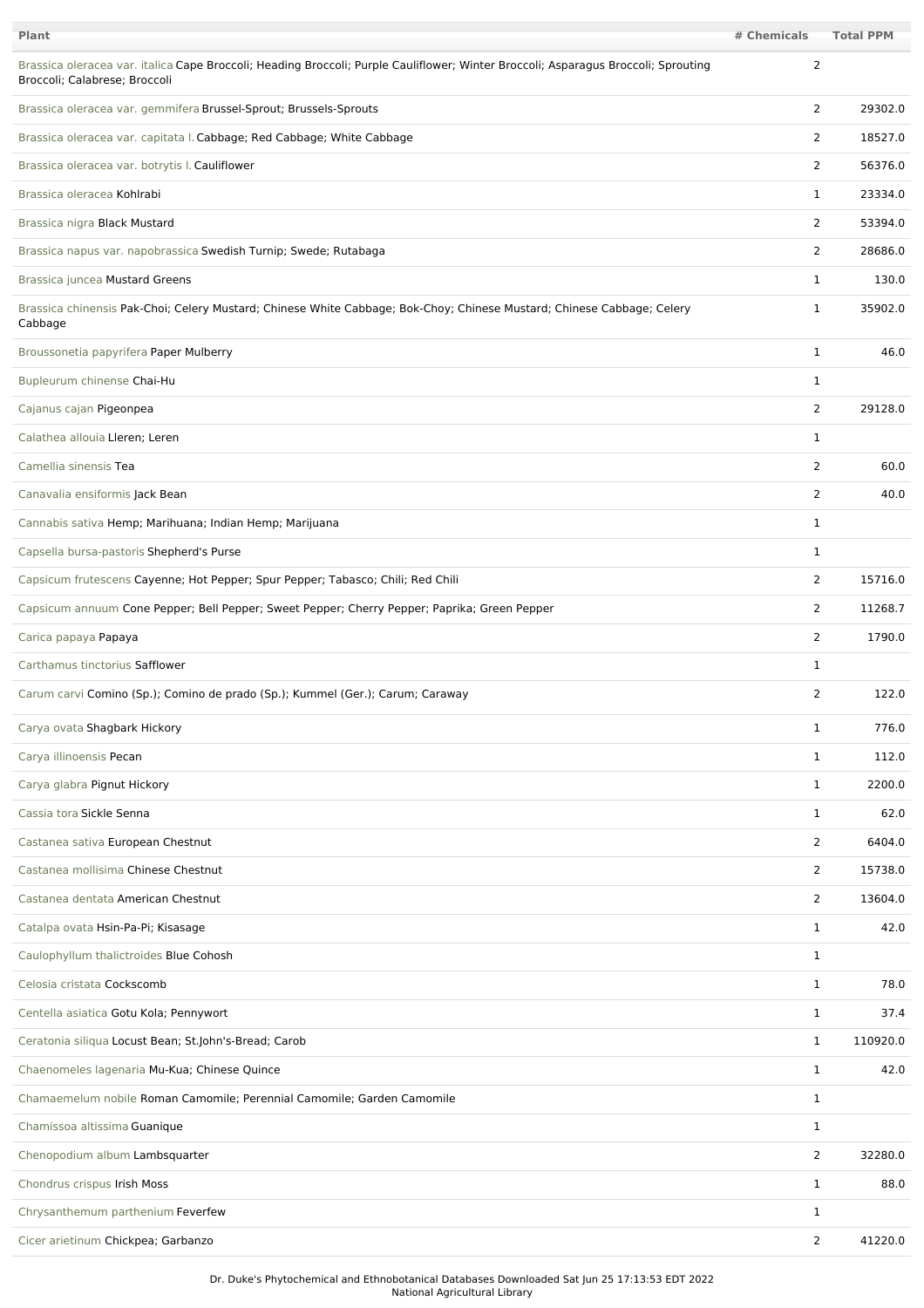| <b>Plant</b>                                                                                                                                                                                                                                                                                                                                                | # Chemicals    | <b>Total PPM</b> |
|-------------------------------------------------------------------------------------------------------------------------------------------------------------------------------------------------------------------------------------------------------------------------------------------------------------------------------------------------------------|----------------|------------------|
| Cichorium intybus Succory; Chicory; Witloof                                                                                                                                                                                                                                                                                                                 | 2              | 29784.0          |
| Cichorium endivia Endive; Escarole                                                                                                                                                                                                                                                                                                                          | 2              | 20260.0          |
| Cimicifuga racemosa Black Cohosh; Black Snakeroot                                                                                                                                                                                                                                                                                                           | $\mathbf 1$    |                  |
| Cimicifuga dahurica Sheng Ma                                                                                                                                                                                                                                                                                                                                | $\mathbf{1}$   | 36.0             |
| Cinnamomum verum Cinnamon; Ceylon Cinnamon                                                                                                                                                                                                                                                                                                                  | 1              | 108.0            |
| Cinnamomum sieboldii Japanese Cinnamon                                                                                                                                                                                                                                                                                                                      | $\mathbf{1}$   | 120.0            |
| Cinnamomum burmannii Java Cinnamon; Padang Cassia                                                                                                                                                                                                                                                                                                           | $\mathbf{1}$   | 20.0             |
| Cinnamomum aromaticum Canelle de Cochinchine (Fr.); Cannelier Casse (Fr.); Cassia Lignea; Canela de la China (Sp.); Cassia;<br>Chinese Cinnamon; Chinazimt (Ger.); Chinesischer Zimtbaum (Ger.); Chinese Cassia; Kashia-Keihi (Jap.); Zimtcassie (Ger.);<br>Canelero chino (Sp.); China Junk Cassia; Cannelier de Chine (Fr.); Cassia Bark; Saigon Cinnamon | $\mathbf{1}$   | 20.0             |
| Cistanche salsa Jou Tsung Jung; Broomrape; Cistanchis Herba                                                                                                                                                                                                                                                                                                 | $\mathbf{1}$   | 26.0             |
| Citrullus lanatus Watermelon                                                                                                                                                                                                                                                                                                                                | 2              | 107114.0         |
| Citrus sinensis Orange                                                                                                                                                                                                                                                                                                                                      | 2              | 9842.0           |
| Citrus reticulata Tangerine; Mandarin                                                                                                                                                                                                                                                                                                                       | 2              | 7108.0           |
| Citrus paradisi Grapefruit                                                                                                                                                                                                                                                                                                                                  | 2              | 1551.0           |
| Citrus medica Citron                                                                                                                                                                                                                                                                                                                                        | $\mathbf{1}$   | 28.0             |
| Citrus aurantium Bitter Orange; Petitgrain                                                                                                                                                                                                                                                                                                                  | $\mathbf 1$    | 32.0             |
| Citrus aurantiifolia Lime                                                                                                                                                                                                                                                                                                                                   | $\mathbf{1}$   | 18.0             |
| Cnicus benedictus Blessed Thistle                                                                                                                                                                                                                                                                                                                           | $\mathbf{1}$   |                  |
| Cnidium officinale Jih-Chiung                                                                                                                                                                                                                                                                                                                               | $\mathbf{1}$   | 32.0             |
| Cnidoscolus chayamansa Chaya                                                                                                                                                                                                                                                                                                                                | 1              | 69440.0          |
| Coccinia grandis Kundree; Little Gourd; Tindora; Kanduri; Tindori; Pepasan; Ivy Gourd                                                                                                                                                                                                                                                                       | $\mathbf{1}$   |                  |
| Cocos nucifera Nariyal; Coconut Palm; Coconut; Cocotero (Sp.); Copra; Kokospalme (Ger.)                                                                                                                                                                                                                                                                     | 2              | 42.0             |
| Coix lacryma-jobi Adlay Millet; Yi-Yi-Ren; Job'S-Tears; Adlay                                                                                                                                                                                                                                                                                               | $\mathbf{1}$   | 40.0             |
| Colocasia esculenta Taro                                                                                                                                                                                                                                                                                                                                    | 2              | 37845.2          |
| Coptis spp Generic Goldthread                                                                                                                                                                                                                                                                                                                               | $\mathbf 1$    | 1200.0           |
| Coptis japonica Japanese Goldthread; Huang-Lia; Huang-Lian; Huang-Lien                                                                                                                                                                                                                                                                                      | $\mathbf{1}$   | 1200.0           |
| Coptis chinensis Huang-Lian; Chinese Goldthread; Huang-Lien                                                                                                                                                                                                                                                                                                 | $\mathbf{1}$   | 1200.0           |
| Corchorus olitorius Nalta Jute; Mulukiya; Jew's Mallow                                                                                                                                                                                                                                                                                                      | $\mathbf{1}$   | 40370.0          |
| Coriandrum sativum Cilantro; Coriander; Chinese Parsley                                                                                                                                                                                                                                                                                                     | 2              | 104.0            |
| Cornus officinalis Chinese Dogwood                                                                                                                                                                                                                                                                                                                          | $\mathbf{1}$   | 24.0             |
| Corylus avellana Hazel; English Filbert; Cobnut; European Hazel; European Filbert                                                                                                                                                                                                                                                                           | $\mathbf{1}$   | 78.0             |
| Crataegus rhipidophylla Hawthorn                                                                                                                                                                                                                                                                                                                            | $\mathbf{1}$   |                  |
| Crataegus laevigata Hawthorn; Whitethorn; Woodland Hawthorn; English Hawthorn                                                                                                                                                                                                                                                                               | $\mathbf{1}$   |                  |
| Crataegus cuneata Hawthorn                                                                                                                                                                                                                                                                                                                                  | $\mathbf{1}$   | 28.0             |
| Crocus sativus Saffron                                                                                                                                                                                                                                                                                                                                      | $\mathbf{1}$   |                  |
| Cryptotaenia japonica Mitsuba; Stone Parsley; Ya Er Qin; Japanese Cryptotaenia; Japanese Honewort                                                                                                                                                                                                                                                           | 1              |                  |
| Cucumis sativus Cucumber                                                                                                                                                                                                                                                                                                                                    | 2              | 17530.0          |
| Cucumis melo Persian Melon; Nutmeg Melon; Cantaloupe; Melon; Muskmelon; Netted Melon                                                                                                                                                                                                                                                                        | 1              | 62.0             |
| Cucurbita spp Summer Squash                                                                                                                                                                                                                                                                                                                                 | $\overline{2}$ | 15902.0          |
| Cucurbita pepo Pumpkin                                                                                                                                                                                                                                                                                                                                      | 2              | 137749.0         |
| Cucurbita maxima Pumpkin                                                                                                                                                                                                                                                                                                                                    | $\mathbf{1}$   | 108.0            |
| Cucurbita foetidissima Buffalo Gourd                                                                                                                                                                                                                                                                                                                        | $\mathbf{1}$   |                  |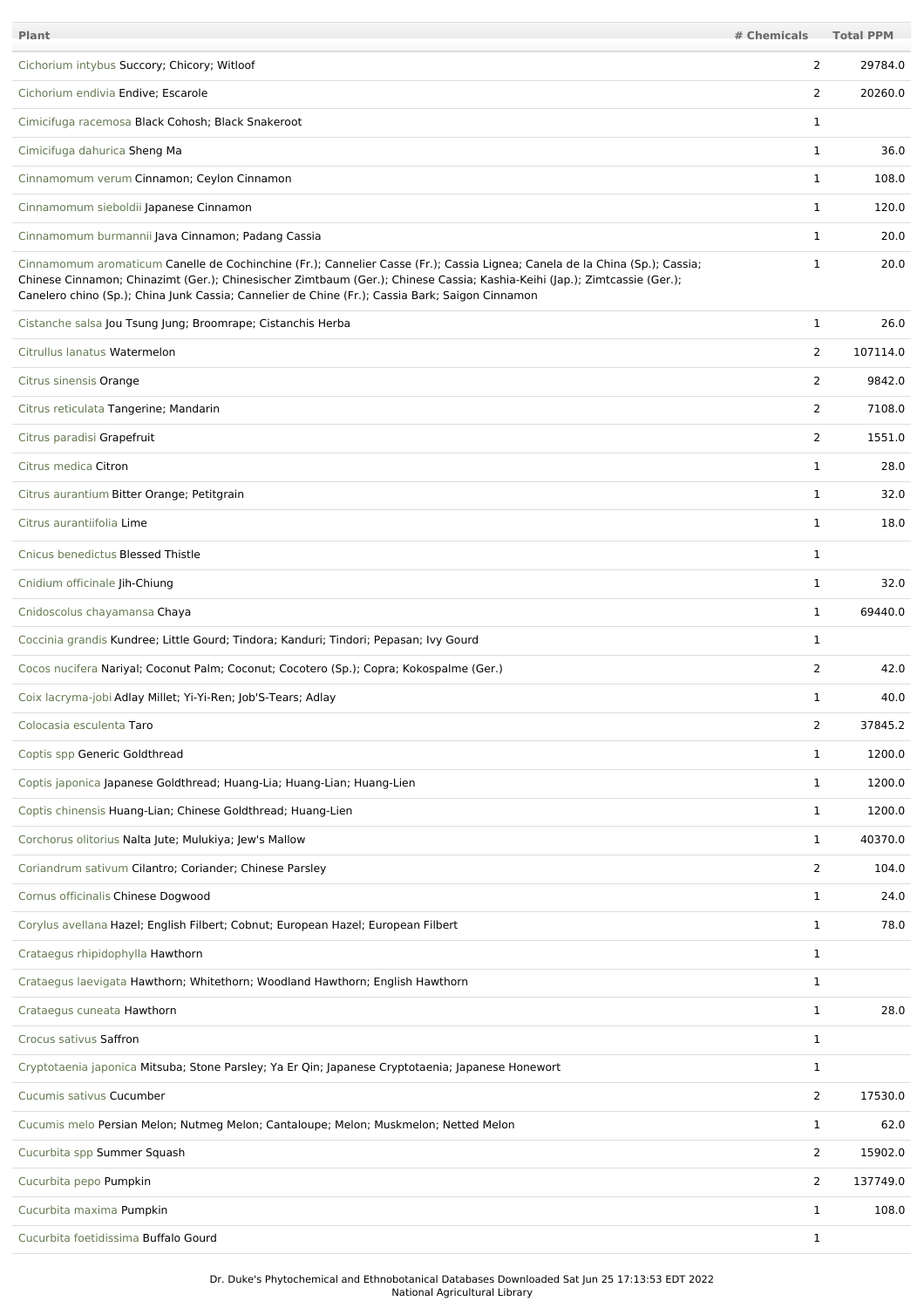| Plant                                                                                                                                                       | # Chemicals    | <b>Total PPM</b> |
|-------------------------------------------------------------------------------------------------------------------------------------------------------------|----------------|------------------|
| Cuminum cyminum Cumin                                                                                                                                       | 1              | 116.0            |
| Curcuma longa Turmeric; Indian Saffron                                                                                                                      | 1              | 44.0             |
| Cymbopogon citratus Lemongrass; West Indian Lemongrass                                                                                                      | 1              |                  |
| Cynanchum atratum Pai-Wei; Bai-Wei                                                                                                                          | 1              | 62.0             |
| Cynara cardunculus Artichoke                                                                                                                                | 1              | 72.0             |
| Cyperus rotundus Nutsedge                                                                                                                                   | 1              | 66.0             |
| Cypripedium pubescens Ladyslipper                                                                                                                           | 1              | 134.0            |
| Cyrtosperma chamissonis Swamp Taro                                                                                                                          | 1              | 100.0            |
| Daucus carota Carrot                                                                                                                                        | 2              | 7198.0           |
| Dendrobium nobile Noble Dendrobium                                                                                                                          | 1              | 52.0             |
| Dioscorea villosa Wild Yam                                                                                                                                  | $\mathbf{1}$   |                  |
| Dioscorea sp. Wild Yam                                                                                                                                      | 1              | 112.0            |
| Dioscorea pentaphylla Mountain Yam                                                                                                                          | 1              | 12070.0          |
| Dioscorea bulbifera Potato Yam; Air Potato                                                                                                                  | $\mathbf{1}$   | 24.0             |
| Dioscorea alata Greater Yam; Winged Yam                                                                                                                     | 1              | 34.0             |
| Diospyros virginiana American Persimmon                                                                                                                     | 1              | 374.0            |
| Drynaria fortunei Fortune's Fern                                                                                                                            | 1              | 34.0             |
| Dryopteris marginalis Marginal Wood Fern; Marginal Fern                                                                                                     | $\mathbf{1}$   |                  |
| Echinacea spp Echinacea; Coneflower                                                                                                                         | 1              | 56.1             |
| Echinacea purpurea Echinacea; Eastern Purple-Coneflower; Purple-Coneflower                                                                                  | $\mathbf{1}$   |                  |
| Elaeagnus umbellatus Russian Olive                                                                                                                          | 1              |                  |
| Elettaria cardamomum Cardamom                                                                                                                               | 1              | 56.0             |
| Eleutherococcus senticosus Spiny Ginseng; Siberian Ginseng; Eleuthero Ginseng; Wu jia; Ci wu jia (Pinyin)                                                   | 1              |                  |
| Elytrigia repens Couchgrass; Wheatgrass; Twitchgrass; Doggrass; Quackgrass                                                                                  | $\mathbf{1}$   |                  |
| Ephedra spp Ma-Huang                                                                                                                                        | $\mathbf{1}$   | 16.0             |
| Ephedra sinica Chinese Ephedra; Ma Huang                                                                                                                    | 1              | 23.1             |
| Equisetum hyemale Scouring Rush; Horsetail                                                                                                                  | 1              | 20.0             |
| Equisetum arvense Field Horsetail; Horsetail                                                                                                                | $\mathbf{1}$   |                  |
| Eriobotrya japonica Loquat                                                                                                                                  | 1              | 56.0             |
| Eriocaulon sp Oriental Pipewort                                                                                                                             | $\mathbf{1}$   | 42.0             |
| Eriodictyon californicum Yerba Santa; Hierba Santa; Bear's Weed; Holy Herb; Gum Bush; Mountain Balm; California Yerba Santa;<br>Consumptive's Weed; Tarweed | $\mathbf{1}$   |                  |
| Erythroxylum novogranatense Coca                                                                                                                            | $\mathbf{1}$   | 110.0            |
| Erythroxylum coca Coca                                                                                                                                      | 1              | 58.0             |
| Eucommia ulmoides Gutta-Percha Tree; Tu Chung; Du Zhong                                                                                                     | $\mathbf{1}$   | 28.0             |
| Euodia rutaecarpa Wou Chou Yu                                                                                                                               | 1              | 36.0             |
| Eupatorium perfoliatum Boneset                                                                                                                              | $\mathbf{1}$   |                  |
| Euphrasia officinalis Eyebright                                                                                                                             | 1              | 38.5             |
| Fagopyrum esculentum Buckwheat                                                                                                                              | 1              | 23820.0          |
| Fallopia japonica Giant Knotweed; Hu-Zhang; Mexican Bamboo; Japanese Knotweed                                                                               | 1              | 98.0             |
| Ficus carica Higuera Comun (Sp.); Figueira (Port.); Higo (Sp.); Figuier Commun (Fr.); Fig; Fico (Ital.); Echte Feige (Ger.);<br>Feigenbaum (Ger.)           | $\overline{2}$ | 1642.0           |
| Firmiana simplex Chinese Parasol                                                                                                                            | $\mathbf{1}$   | 50.0             |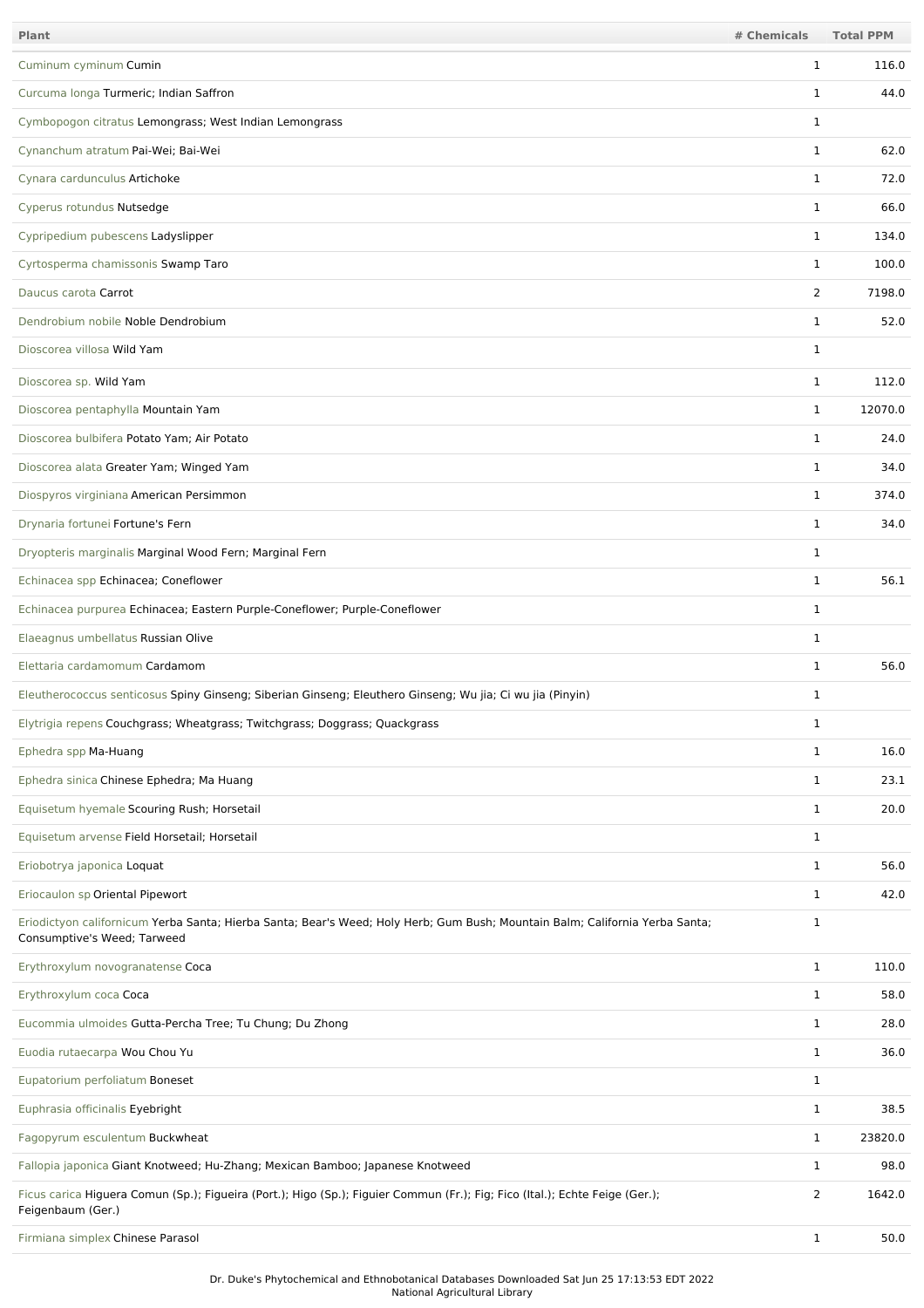| <b>Plant</b>                                                                                                                                                                                | # Chemicals    | <b>Total PPM</b> |
|---------------------------------------------------------------------------------------------------------------------------------------------------------------------------------------------|----------------|------------------|
| Foeniculum vulgare Fennel                                                                                                                                                                   | 2              | 14986.0          |
| Forsythia suspensa Lian-Jiao; Lien-Chiao                                                                                                                                                    | 1              | 34.0             |
| Fragaria spp Strawberry                                                                                                                                                                     | $\overline{2}$ | 6202.0           |
| Frangula purshiana Cascara Buckthorn; Cascara Sagrada                                                                                                                                       | 1              |                  |
| Fraxinus rhynchophylla Chinese Ash                                                                                                                                                          | $\mathbf{1}$   | 34.0             |
| Fritillaria thunbergii Bei-Mu; Fritillary                                                                                                                                                   | 1              | 24.0             |
| Fucus vesiculosus Kelp; Bladderwrack                                                                                                                                                        | $\mathbf{1}$   | 6.6              |
| Gardenia jasminoides Gardenia; Jasmin; Shan-Chih-Tzu; Zhi Zi; Cape Jasmine; Shan-Zhi-Zi                                                                                                     | 1              | 34.0             |
| Gastrodia elata Tian Ma                                                                                                                                                                     | $\mathbf{1}$   | 24.0             |
| Genipa americana Genipap; Jagua                                                                                                                                                             | $\mathbf{1}$   | 60.0             |
| Gentiana scabra Japanese Gentian                                                                                                                                                            | 1              | 36.0             |
| Gentiana lutea Yellow Gentian; Gentian                                                                                                                                                      | $\mathbf{1}$   | 31.9             |
| Geranium thunbergii Oriental Geranium; Gennoshiouko                                                                                                                                         | 1              | 56.0             |
| Ginkgo biloba Maidenhair Tree; Ginkgo                                                                                                                                                       | $\overline{2}$ | 20857.0          |
| Glechoma hederacea Alehoof                                                                                                                                                                  | $\mathbf{1}$   | 106.0            |
| Glehnia littoralis Bei Sha Shen                                                                                                                                                             | $\mathbf{1}$   | 52.0             |
| Glycine max Soybean                                                                                                                                                                         | $\overline{2}$ | 62080.0          |
| Glycyrrhiza uralensis Chinese Licorice; Gan-Cao; Kan-Tsao                                                                                                                                   | $\mathbf{1}$   | 26.0             |
| Glycyrrhiza glabra Smooth Licorice; Licorice; Licorice-Root; Commom Licorice                                                                                                                | $\mathbf{1}$   | 3.3              |
| Gymnema sylvestre Gymnema; Miracle Fruit                                                                                                                                                    | $\mathbf{1}$   |                  |
| Harpagophytum procumbens Devil's Claw; Grapple Plant                                                                                                                                        | 2              | 19.8             |
| Helianthus tuberosus Jerusalem Artichoke                                                                                                                                                    | 2              | 23382.0          |
| Helianthus annuus Sunflower; Girasol                                                                                                                                                        | 2              | 164108.0         |
| Hibiscus sabdariffa Rosa de Jamaica (Sp.); Malventee (Ger.); Red Sorrel; Acedera de Guinea (Sp.); Roselle; Rosella (Ger.); Jamaica<br>Sorrel; Kharkadi; Sereni (Sp.); Indian Sorrel; Sorrel | 1              |                  |
| Hordeum vulgare Barley; Barleygrass                                                                                                                                                         | $\mathbf{1}$   | 142.0            |
| Houttuynia cordata Fishwort; Dokudami; Yu Xing Cao                                                                                                                                          | $\mathbf{1}$   | 112.0            |
| Humulus lupulus Hops                                                                                                                                                                        | $\overline{2}$ |                  |
| Hydrangea arborescens Hydrangea; Smooth Hydrangea                                                                                                                                           | $\mathbf{1}$   |                  |
| Hydrastis canadensis Goldenseal                                                                                                                                                             | $\mathbf 1$    | 17.6             |
| Hyoscyamus niger Henbane                                                                                                                                                                    | $\mathbf{1}$   | 96.0             |
| Inula helenium Elecampane                                                                                                                                                                   | $\mathbf 1$    |                  |
| Ipomoea batatas Sweet Potato                                                                                                                                                                | $\overline{2}$ | 5692.0           |
| Ipomoea aquatica Water Spinach; Swamp Cabbage                                                                                                                                               | $\overline{2}$ | 39494.0          |
| Isatis tinctoria Dyer's Woad                                                                                                                                                                | $\mathbf{1}$   | 80.0             |
| Juglans regia English Walnut                                                                                                                                                                | $\overline{2}$ |                  |
| Juglans nigra Black Walnut                                                                                                                                                                  | $\overline{2}$ | 92.0             |
| Juglans cinerea Butternut                                                                                                                                                                   | $\overline{2}$ | 100674.0         |
| Juncus effusus Rush                                                                                                                                                                         | $\mathbf{1}$   | 76.0             |
| Juniperus virginiana Red Cedar                                                                                                                                                              | $\mathbf{1}$   | 634.0            |
| Juniperus communis Common Juniper; Juniper                                                                                                                                                  | $\mathbf 1$    |                  |
| Jussiaea repens Pond Dragon; Jussiaeae Herba                                                                                                                                                | $\mathbf{1}$   | 80.0             |
| Lablab purpureus Bonavist Bean; Lablab Bean; Hyacinth Bean                                                                                                                                  | $\overline{2}$ | 38916.0          |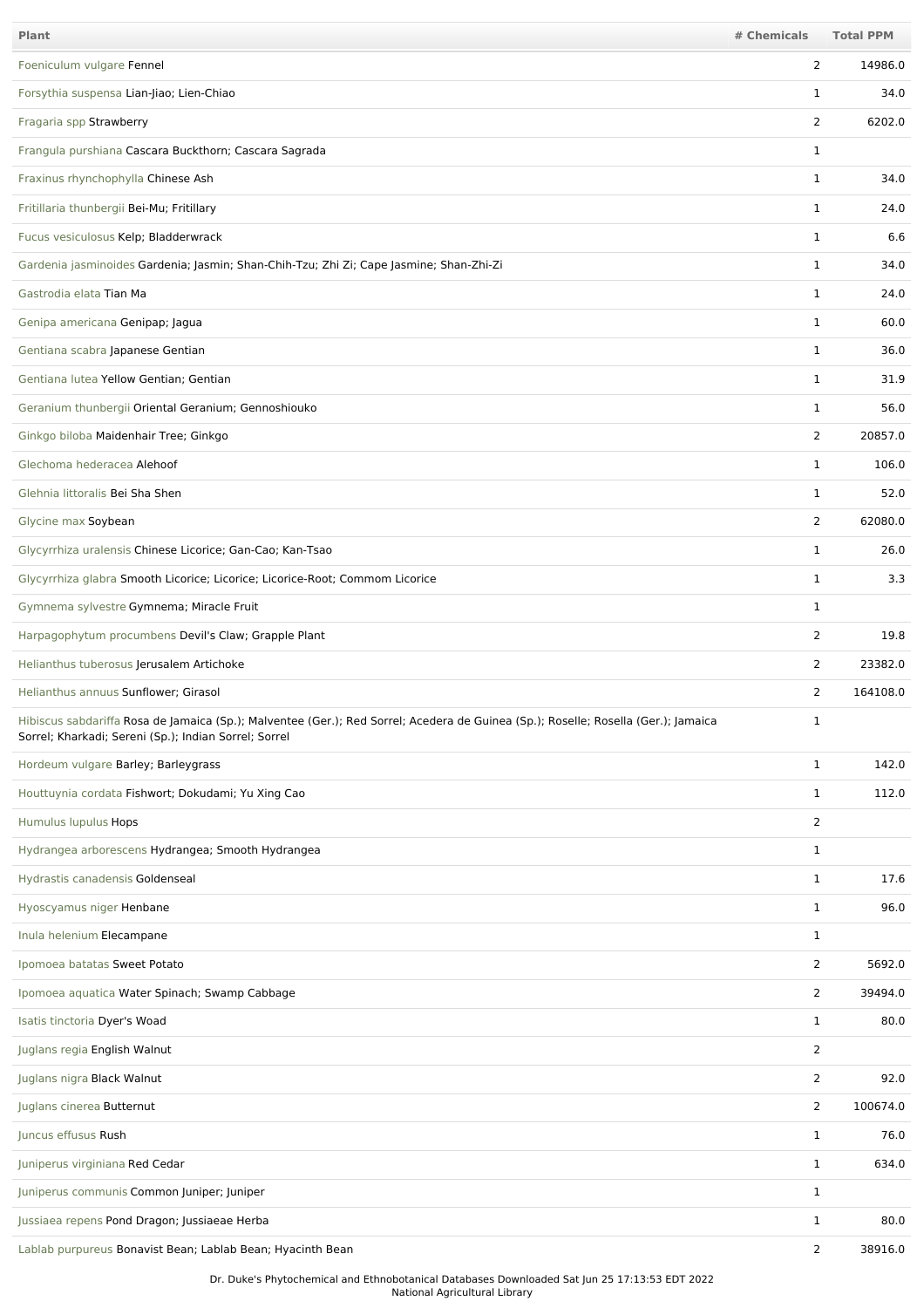| Plant                                                                                                                                                                                                                                               | # Chemicals    | <b>Total PPM</b> |
|-----------------------------------------------------------------------------------------------------------------------------------------------------------------------------------------------------------------------------------------------------|----------------|------------------|
|                                                                                                                                                                                                                                                     |                |                  |
| Lactuca sativa Lettuce                                                                                                                                                                                                                              | 2              | 25614.0          |
| Lagenaria siceraria White-Flowered Gourd; Calabash Gourd                                                                                                                                                                                            | 2              | 6594.0           |
| Larrea tridentata Chaparral; Creosote Bush                                                                                                                                                                                                          | 2              | 6200.0           |
| Lens culinaris Lentil                                                                                                                                                                                                                               | $\overline{2}$ | 89722.0          |
| Lentinus edodes Shiitake                                                                                                                                                                                                                            | 1              |                  |
| Lepidium meyenii Peruvian Ginseng; Maca                                                                                                                                                                                                             | $\overline{2}$ |                  |
| Ligustrum lucidum Privet; White Waxtree; Glossy Privet; Chinese Privet; Ligustri Fructus                                                                                                                                                            | 1              | 48.0             |
| Ligustrum japonicum Ligustri Fructus; Japanese Privet                                                                                                                                                                                               | $\mathbf{1}$   | 48.0             |
| Linum usitatissimum Flax; Linseed                                                                                                                                                                                                                   | 2              | 18000.554        |
| Lippia javanica Umsuzwane (Zulu); Lemon Bush                                                                                                                                                                                                        | 1              |                  |
| Liquidambar styraciflua Sweetgum; American Styrax                                                                                                                                                                                                   | 1              | 676.0            |
| Lobelia inflata Indian Tobacco; Lobelia                                                                                                                                                                                                             | 1              | 4.4              |
| Lonicera japonica Japanese Honeysuckle                                                                                                                                                                                                              | 1              | 42.0             |
| Lophatherum gracile Dan Zhu Ye                                                                                                                                                                                                                      | 1              | 50.0             |
| Lupinus albus White Lupine                                                                                                                                                                                                                          | 2              | 88906.0          |
| Lycium chinense Gou Qi (Chin.); Chinesischer Bocksdorn (Ger.); Chinese Boxthorn; Chinese Wolfberry; Daun Koki (Indones.);<br>Spina Santa Cinese (Ital.); Lyciet de Chine (Fr.); Kaukichai (Malays.); Kuko (Jap.); Wolfberry; Chinese Matrimony Vine | 1              | 86.0             |
| Lycium barbarum Ning Xia Gou Qi (Chin.); Matrimony Vine; Barbary Matrimony Vine; Common Matrimony Vine; Duke of Argyll's<br>Eta Tree                                                                                                                | $\mathbf{1}$   |                  |
| Lycopersicon esculentum Tomato                                                                                                                                                                                                                      | 2              | 7514.0           |
| Lycopodium clavatum Antler Herb; Clubmoss                                                                                                                                                                                                           | 2              | 56.0             |
| Lygodium japonicum Climbing Fern                                                                                                                                                                                                                    | $\mathbf{1}$   | 46.0             |
| Macadamia spp Macadamia                                                                                                                                                                                                                             | 2              | 18536.0          |
| Magnolia officinalis Chinese Magnolia; Magnolia-Bark; Hou Pu                                                                                                                                                                                        | 1              | 18.0             |
| Magnolia kobus Xin-Yi; Hsin-I                                                                                                                                                                                                                       | $\mathbf{1}$   | 50.0             |
| Magnolia fargesii Hsin-I; Xin-Yi                                                                                                                                                                                                                    | 1              | 50.0             |
| Magnolia denudata Hsin-I; Xin-Yi                                                                                                                                                                                                                    | $\mathbf{1}$   | 50.0             |
| Malus domestica Apple                                                                                                                                                                                                                               | 2              | 816.0            |
| Mangifera indica Mango                                                                                                                                                                                                                              | $\overline{2}$ | 6822.8           |
| Manihot esculenta Yuca; Tapioca; Cassava                                                                                                                                                                                                            | 2              | 19978.0          |
| Medicago sativa Lucerne; Alfalfa                                                                                                                                                                                                                    | $\overline{2}$ |                  |
| Melia azedarach Chinaberry                                                                                                                                                                                                                          | 1              |                  |
| Mentha x piperita Peppermint                                                                                                                                                                                                                        | $\overline{2}$ |                  |
| Mentha spicata Spearmint; Hortela da Folha Miuda                                                                                                                                                                                                    | $\overline{2}$ |                  |
| Mentha pulegium European Pennyroyal                                                                                                                                                                                                                 | $\mathbf{1}$   | 112.0            |
| Mentha arvensis var. piperascens Japanese Mint; Cornmint; Field Mint                                                                                                                                                                                | 1              | 56.0             |
| Momordica charantia Bitter Melon; Sorosi                                                                                                                                                                                                            | $\mathbf{1}$   |                  |
| Morinda sp Morinda                                                                                                                                                                                                                                  | 1              | 30.0             |
| Moringa oleifera Jacinto (Sp.); Moringa; Benzolive Tree; Ben Nut; Drumstick Tree; Horseradish Tree; West Indian Ben                                                                                                                                 | $\mathbf{1}$   |                  |
| Morus alba Sang-Pai-Pi; White Mulberry                                                                                                                                                                                                              | 1              | 28.0             |
| Mucuna pruriens Cowage; Velvetbean                                                                                                                                                                                                                  | 1              | 52360.0          |
| Murraya sp None                                                                                                                                                                                                                                     | 2              | 6236.0           |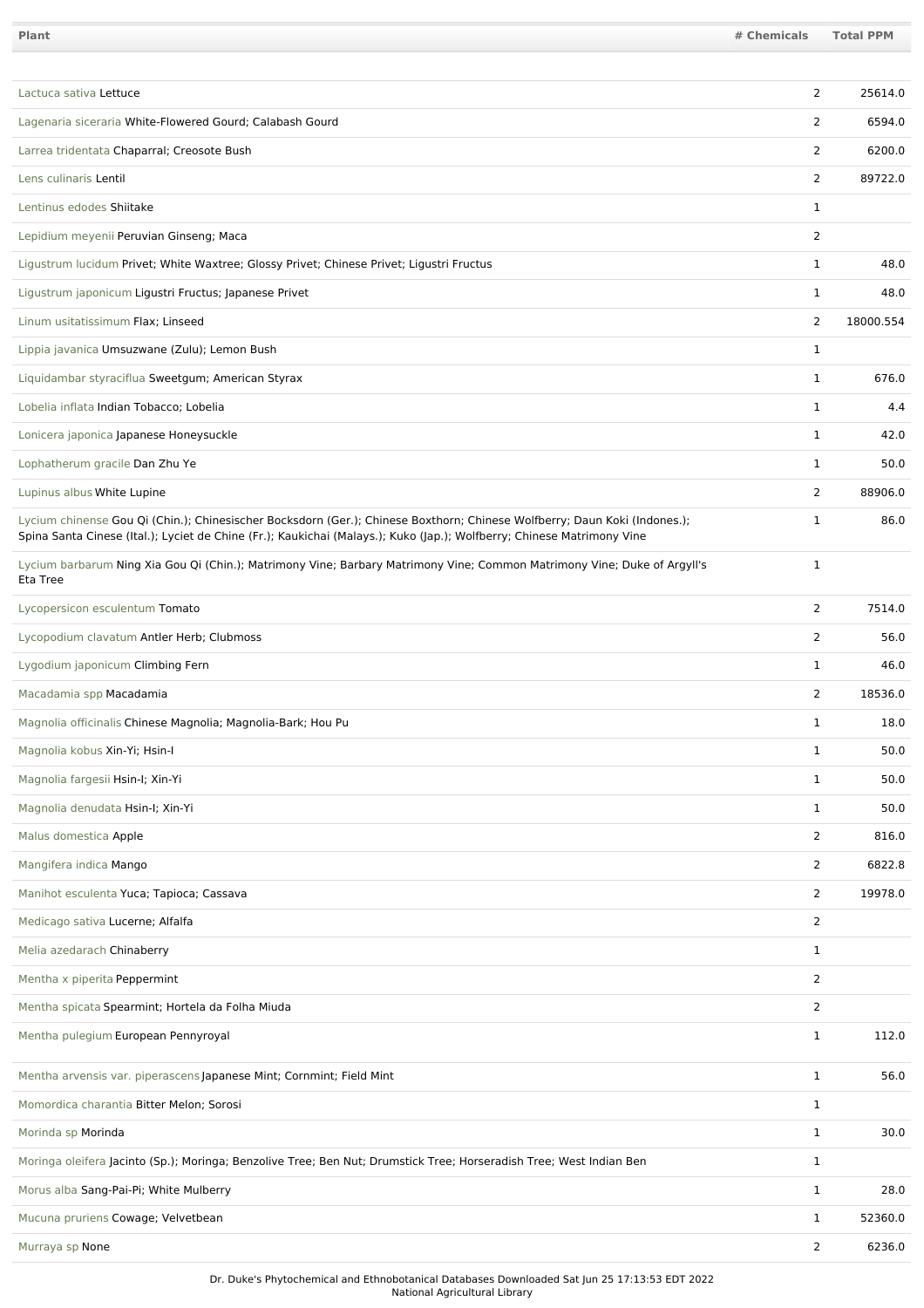| <b>Plant</b>                                                                                                                                                                                                                          | # Chemicals    | <b>Total PPM</b> |
|---------------------------------------------------------------------------------------------------------------------------------------------------------------------------------------------------------------------------------------|----------------|------------------|
| Musa x paradisiaca Banana; Plantain                                                                                                                                                                                                   | 2              | 4953.5           |
| Myrica cerifera Southern Bayberry; Candle-Berry; Wax Myrtle; Bayberry                                                                                                                                                                 | 1              |                  |
| Myristica fragrans nogal moscado (Sp.); Muskatnussbaum (Ger.); nuez moscada (Sp.); Mace; Nutmeg                                                                                                                                       | $\mathbf{1}$   | 80.0             |
| Nardostachys chinensis Chinese Spikenard                                                                                                                                                                                              | 1              | 44.0             |
| Nasturtium officinale Watercress; Berro                                                                                                                                                                                               | $\overline{2}$ | 60000.0          |
| Nelumbo nucifera Water Lotus                                                                                                                                                                                                          | 2              | 28960.0          |
| Nepeta cataria Catnip                                                                                                                                                                                                                 | $\mathbf{1}$   |                  |
| Nigella sativa Roman Coriander; Black Cumin; Fennel-Flower; Nutmeg-Flower; Black Caraway                                                                                                                                              | $\mathbf{1}$   | 106100.0         |
| Notopterygium incisum Qiang Huo                                                                                                                                                                                                       | 1              | 32.0             |
| Nyssa sylvatica Black Tupelo; Black Gum                                                                                                                                                                                               | 1              | 374.0            |
| Ocimum basilicum Sweet Basil; Cuban Basil; Basil                                                                                                                                                                                      | 2              | 13252.0          |
| Oenothera biennis Evening-Primrose                                                                                                                                                                                                    | 2              | 30276.0          |
| Ophiopogon japonicus Mai-Men-Tung; Mai-Men-Dong                                                                                                                                                                                       | 1              | 32.0             |
| Opuntia ficus-indica Indian Fig; Nopal; Prickly Pear; Nopalito                                                                                                                                                                        | 2              | 64140.0          |
| Origanum vulgare Oregano; European Oregano; Pot Marjoram; Common Turkish Oregano; Wild Marjoram; Wild Oregano                                                                                                                         | 1              | 98.0             |
| Origanum majorana Sweet Marjoram; Marjoram                                                                                                                                                                                            | $\mathbf{1}$   | 86.0             |
| Pachyrhizus erosus Yambean                                                                                                                                                                                                            | $\mathbf{1}$   | 13270.0          |
| Paeonia suffruticosa Moutan; Tree Peony; Moutan Peony                                                                                                                                                                                 | $\mathbf{1}$   | 30.0             |
| Paeonia officinalis Double Peony                                                                                                                                                                                                      | 1              |                  |
| Paeonia moutan Tree Peony; Moutan                                                                                                                                                                                                     | $\mathbf{1}$   | 30.0             |
| Paeonia lactiflora White Peony; Common Garden Peony; Bai Shao (Chinese); Peony; Chih-Shao                                                                                                                                             | 1              | 48.0             |
| Panax quinquefolius Ginseng; American Ginseng                                                                                                                                                                                         | 2              | 35458.0          |
| Panax japonicus Japanese Ginseng                                                                                                                                                                                                      | 1              | 40.0             |
| Panax ginseng Chinese Ginseng; Ginseng; Oriental Ginseng; Korean Ginseng                                                                                                                                                              | 2              |                  |
| Papaver somniferum Poppyseed Poppy; Opium Poppy                                                                                                                                                                                       | 2              | 43062.0          |
| Papaver bracteatum Great Scarlet Poppy                                                                                                                                                                                                | $\mathbf{1}$   | 43300.0          |
| Parthenium integrifolium Prairie-Dock; Wild Quinine; Missouri Snakeroot; Feverfew; American Feverfew                                                                                                                                  | $\mathbf{1}$   |                  |
| Passiflora incarnata Manzana de Mayo; Passionflower; Mayapple                                                                                                                                                                         | $\mathbf{1}$   |                  |
| Pastinaca sativa Parsnip                                                                                                                                                                                                              | $\mathbf{1}$   | 140.0            |
| Perideridia gairdneri Squaw Root                                                                                                                                                                                                      | $\mathbf{1}$   | 17908.0          |
| Perilla frutescens Perilla                                                                                                                                                                                                            | $\mathbf{1}$   | 100.0            |
| Persea americana Avocado                                                                                                                                                                                                              | 2              | 4618.0           |
| Petasites japonicus Butterbur                                                                                                                                                                                                         | $\mathbf{1}$   | 120.0            |
| Petroselinum crispum Parsley                                                                                                                                                                                                          | $\mathbf{1}$   |                  |
| Peucedanum decursivum Qian Hu                                                                                                                                                                                                         | $\mathbf{1}$   | 84.0             |
| Phaseolus vulgaris French Bean; Snap Bean; String Bean; Haricot Bean; Dwarf Bean; Kidney Bean; Navy Bean; Haricot; Haricot<br>Vert; Field Bean; Pop Bean; Green Bean; Flageolet Bean; Garden Bean; Popping Bean; Wax Bean; Black Bean | 2              | 94490.0          |
| Phaseolus lunatus Lima Bean; Butter Bean                                                                                                                                                                                              | $\overline{2}$ | 30980.0          |
| Phaseolus coccineus Scarlet Runner Bean                                                                                                                                                                                               | $\mathbf{1}$   | 4.0              |
| Phaseolus acutifolius Tepary Bean                                                                                                                                                                                                     | $\mathbf{1}$   |                  |
| Phellodendron amurense Po Mu; Amur Cork Tree; Huang Bai; Huang Po                                                                                                                                                                     | $\mathbf{1}$   | 52.0             |
| Phoenix dactylifera Date Palm                                                                                                                                                                                                         | $\overline{2}$ | 4246.0           |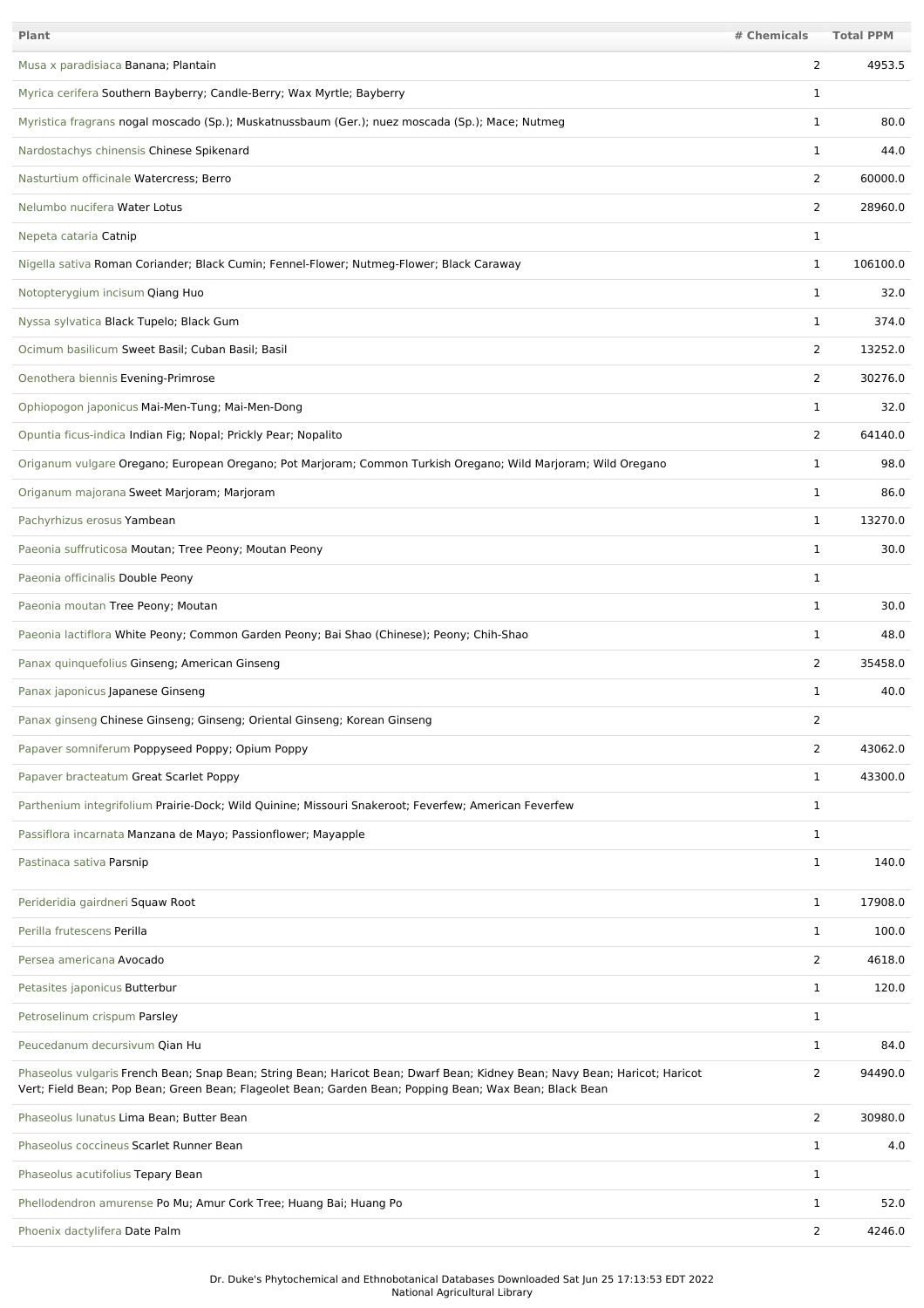| Plant                                                                                                         | # Chemicals    | <b>Total PPM</b> |
|---------------------------------------------------------------------------------------------------------------|----------------|------------------|
| Phyllanthus emblica Emblic; Myrobalan                                                                         | $\overline{2}$ | 1920.0           |
| Physalis ixocarpa Tomatillo                                                                                   | $\mathbf{1}$   | 142.0            |
| Phytelephas aequatorialis EQUATORIAL IVORY PALM                                                               | $\mathbf 1$    |                  |
| Pimenta dioica Jamaica-Pepper; Pimento; Allspice; Clover-Pepper; Pimenta                                      | $\mathbf{1}$   | 40.0             |
| Pimpinella anisum Anise; Sweet Cumin                                                                          | $\mathbf{1}$   | 118.0            |
| Pinellia ternata Ban-Xia; Pan-Hsia                                                                            | 2              | 36.0             |
| Pinus pinea Pignolia; Italian Stone Pine                                                                      | $\overline{2}$ |                  |
| Pinus edulis Pinyon Pine                                                                                      | $\overline{2}$ |                  |
| Pinus echinata Shortleaf Pine                                                                                 | $\mathbf{1}$   | 176.0            |
| Piper nigrum Black Pepper; Pepper; White Pepper                                                               | 2              | 240071.4         |
| Piper cubeba Cubeb; Cubeb Pepper                                                                              | $\mathbf{1}$   |                  |
| Pistacia vera Pistachio                                                                                       | $\overline{2}$ | 45540.0          |
| Pisum sativum Pea                                                                                             | 2              | 67120.0          |
| Plantago psyllium Psyllium                                                                                    | $\mathbf{1}$   | 23.1             |
| Plantago major Common Plantain                                                                                | $\mathbf{1}$   |                  |
| Plantago asiatica Asian Plantain                                                                              | $\mathbf{1}$   | 62.0             |
| Platycodon grandiflorum Jie-Geng; Chieh-Keng; Balloon Flower                                                  | 1              | 36.0             |
| Polygala tenuifolia Chinese Senega                                                                            | $\mathbf{1}$   | 24.0             |
| Polygonum multiflorum Fleeceflower; Chinese Knotweed; Fo Ti; Chinese Cornbind; He Shou Wu                     | $\mathbf{1}$   | 16.0             |
| Polystichum polyblepharum Chinese Polystichum                                                                 | $\mathbf{1}$   | 120.0            |
| Portulaca oleracea Verdolaga; Purslane                                                                        | 2              | 20920.0          |
| Prunella vulgaris Heal-All; Self-Heal                                                                         | $\mathbf{1}$   | 50.0             |
| Prunus serotina Black Cherry; Wild Cherry                                                                     | 1              | 816.0            |
| Prunus persica Peach                                                                                          | 2              | 3053.0           |
| Prunus dulcis Almond                                                                                          | $\overline{2}$ | 52270.0          |
| Prunus domestica Plum                                                                                         | $\overline{2}$ | 2018.0           |
| Prunus cerasus Sour Cherry                                                                                    | $\overline{2}$ | 14.0             |
| Prunus armeniaca Apricot                                                                                      | 2              | 6676.0           |
| Psidium guajava Guava                                                                                         | $\overline{2}$ | 3064.0           |
| Psidium cattleianum Strawberry Guava                                                                          | $\mathbf{1}$   | 1550.0           |
| Psophocarpus tetragonolobus Goa Bean; Winged Bean; Asparagus Pea                                              | $\overline{2}$ | 75974.0          |
| Psoralea esculenta Prairie Potato; Indian Bread-Root; Prairie Turnip; Breadroot; Indian Turnip; Prairie Apple | $\mathbf{1}$   | 15952.0          |
| Pueraria pseudohirsuta Chinese Kudzu                                                                          | $\mathbf{1}$   | 60.0             |
| Pulsatilla chinensis Chinese Anemone                                                                          | $\mathbf{1}$   | 48.0             |
| Pyrus communis Pear                                                                                           | $\overline{2}$ | 917.2            |
| Quercus velutina Black Oak                                                                                    | $\mathbf{1}$   | 186.0            |
| Quercus stellata Post Oak                                                                                     | $\mathbf{1}$   | 104.0            |
| Quercus rubra Northern Red Oak                                                                                | $\mathbf{1}$   | 310.0            |
| Quercus phellos Willow Oak                                                                                    | $\mathbf{1}$   | 184.0            |
| Quercus alba White Oak                                                                                        | $\mathbf{1}$   | 390.4            |
| Quisqualis indica Rangoon Creeper                                                                             | $\mathbf{1}$   | 44.0             |
| Raphanus sativus Radish                                                                                       | $\overline{2}$ | 202.0            |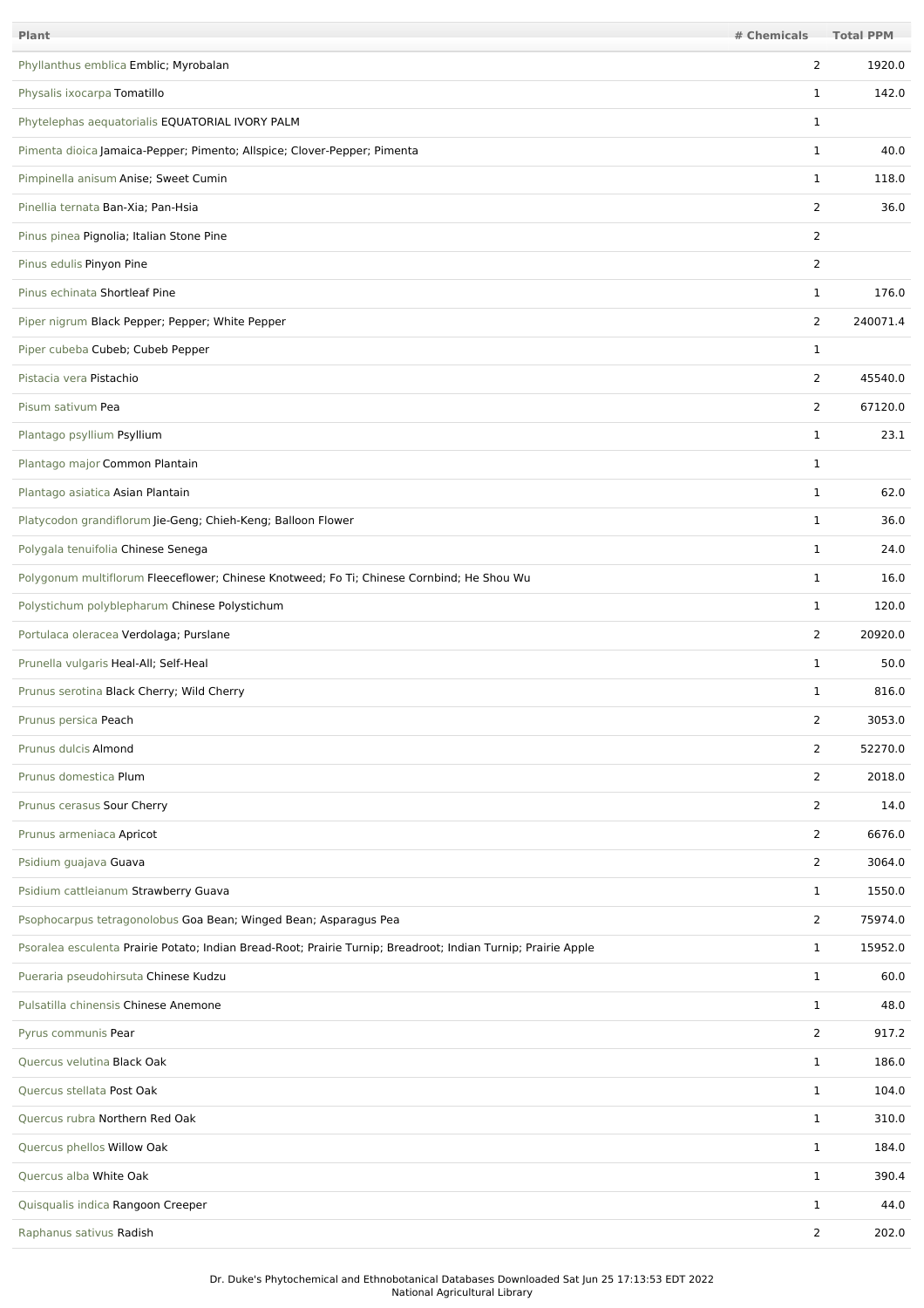| Plant                                                                                                          | # Chemicals    | <b>Total PPM</b> |
|----------------------------------------------------------------------------------------------------------------|----------------|------------------|
| Rehmannia glutinosa Chinese Foxglove                                                                           | $\overline{2}$ | 174028.0         |
| Rheum rhabarbarum Rhubarb                                                                                      | 1              | 92.0             |
| Rheum palmatum Chinese Rhubarb                                                                                 | $\mathbf{1}$   | 20.0             |
| Rhizophora mangle Red Mangrove                                                                                 | 1              | 86.0             |
| Rhodymenia palmata Dulse                                                                                       | $\mathbf{1}$   | 78.0             |
| Rhus glabra Smooth Sumac                                                                                       | $\mathbf{1}$   | 416.0            |
| Rhus copallina Dwarf Sumac; Winged Sumac                                                                       | $\mathbf{1}$   | 448.0            |
| Ribes uva-crispa Gooseberry                                                                                    | 1              | 32.0             |
| Ribes rubrum Red Currant; White Currant                                                                        | $\mathbf{1}$   | 32.0             |
| Ribes nigrum Black Currant                                                                                     | $\overline{2}$ | 112.0            |
| Rosa laevigata Cherokee Rose                                                                                   | $\mathbf{1}$   | 30.0             |
| Rosa canina Rose; Dogbrier; Dog Rose                                                                           | $\mathbf{1}$   |                  |
| Rosmarinus officinalis Rosemary                                                                                | $\overline{2}$ | 76.0             |
| Rubia cordifolia Madder                                                                                        | $\mathbf{1}$   | 78.0             |
| Rubus idaeus Raspberry; Red Raspberry                                                                          | $\mathbf{1}$   |                  |
| Rubus chingii Chinese Raspberry                                                                                | $\mathbf{1}$   | 56.0             |
| Rubus chamaemorus Cloudberry                                                                                   | 1              | 80.0             |
| Rumex crispus Sour Dock; Yellow Dock; Lengua De Vaca; Curly Dock                                               | 1              |                  |
| Rumex acetosa Garden Sorrel                                                                                    | 1              | 40.0             |
| Ruscus aculeatus Butcher's Broom; Box-Holly                                                                    | $\mathbf{1}$   |                  |
| Salix alba White Willow                                                                                        | 1              | 23.1             |
| Salvia officinalis Sage                                                                                        | $\mathbf{1}$   | 64.9             |
| Salvia miltiorrhiza Tan-Shen; Red Sage; Dan-Shen                                                               | $\mathbf 1$    | 24.0             |
| Sambucus nigra European Elder; Black Elder; European Elderberry; European Alder; Elder                         | 1              |                  |
| Sambucus canadensis American Elder; American Elderberry; Sweet Elder; Elderberry                               | $\mathbf{1}$   | 4652.0           |
| Santalum acuminatum Sweet Quandong; Quandong; Quandong Nut                                                     | 1              |                  |
| Sassafras albidum Sassafras                                                                                    | $\mathbf{1}$   | 247.0            |
| Schisandra chinensis Five-Flavor-Fruit; Wu Wei Zi; Chinese Magnolia Vine; Wu Wei Zu; Magnolia Vine; Schizandra | $\mathbf{1}$   |                  |
| Schizonepeta tenuifolia Jing-Jie; Ching-Chieh                                                                  | $\mathbf{1}$   | 56.0             |
| Scrophularia buergeriana Yuan-Shen; Hsuan-Shen                                                                 | $\mathbf{1}$   | 26.0             |
| Scutellaria lateriflora Scullcap; Mad-Dog Skullcap                                                             | $\mathbf{1}$   | 94.6             |
| Scutellaria baicalensis Huang Qin; Chinese Skullcap; Baikal Skullcap                                           | $\overline{2}$ | 36.0             |
| Secale cereale Rye                                                                                             | $\overline{2}$ |                  |
| Sechium edule Chayote                                                                                          | $\overline{2}$ | 11006.0          |
| Senna occidentalis Coffee Senna                                                                                | $\mathbf{1}$   | 82.0             |
| Senna obtusifolia Sicklepod                                                                                    | $\overline{2}$ | 20552.0          |
| Senna alexandrina True Senna; Indian Senna; Alexandran senna                                                   | $\mathbf{1}$   |                  |
| Serenoa repens Saw Palmetto; Scrub-Palmetto                                                                    | $\mathbf{1}$   |                  |
| Sesamum indicum Sesame; Benneseed; Sesamo (Sp.); Ajonjoli (Sp.); Beni                                          | $\overline{2}$ | 74134.0          |
| Siegesbeckia orientalis Hsi Chien; Saint Paul'Swort                                                            | $\mathbf{1}$   | 34.0             |
| Silybum marianum Lady's Thistle; Milk Thistle                                                                  | $\mathbf{1}$   | 36.3             |
| Simmondsia chinensis Jojoba                                                                                    | $\mathbf{1}$   | 32.0             |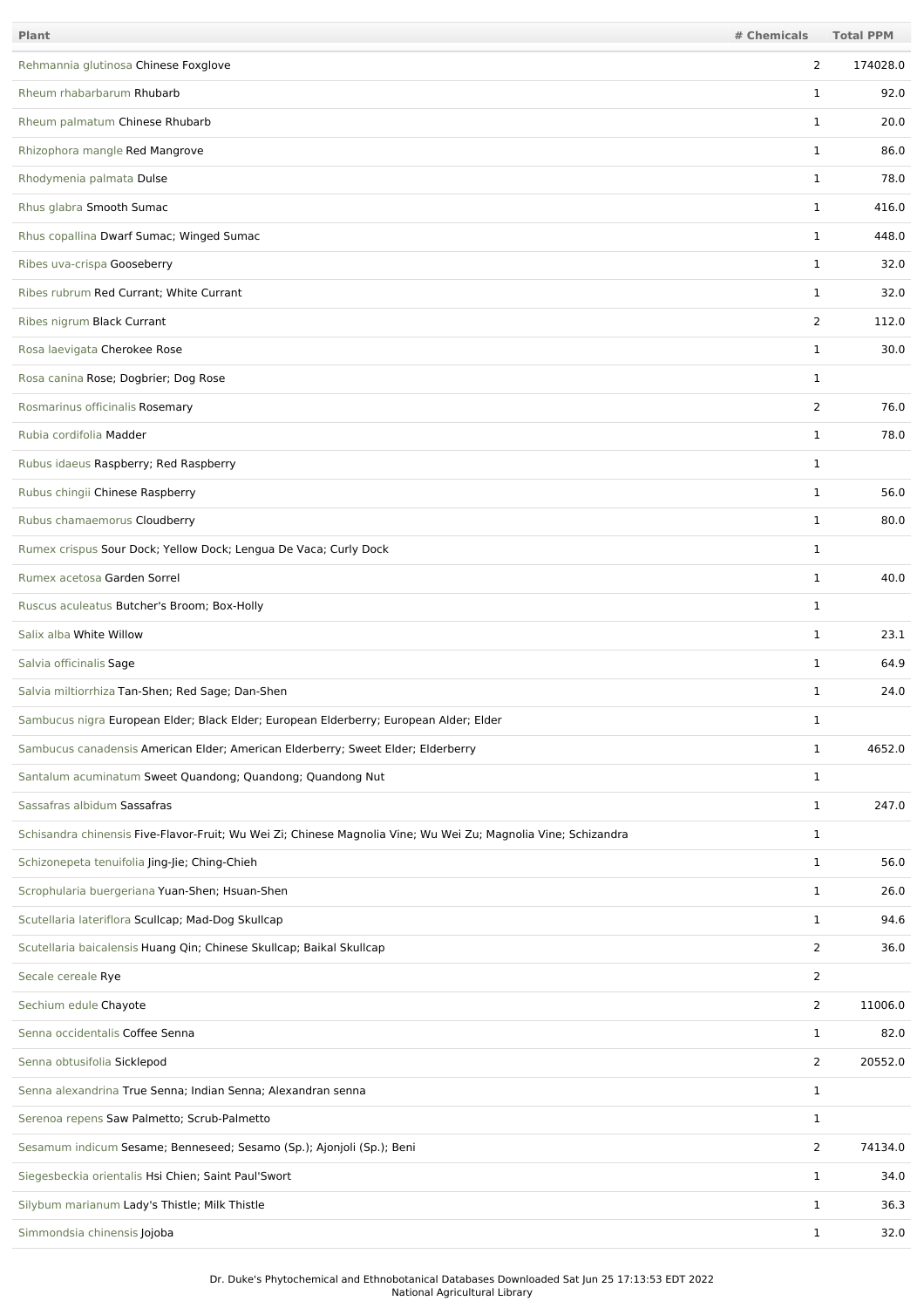| Plant                                                                                             | # Chemicals    | <b>Total PPM</b> |
|---------------------------------------------------------------------------------------------------|----------------|------------------|
| Sinapis alba White Mustard                                                                        | 2              | 37572.0          |
| Sinomenium acutum Ching-Feng-Teng                                                                 | $\mathbf 1$    | 30.0             |
| Smilax spp Sarsaparilla                                                                           | $\mathbf 1$    | 28.6             |
| Smilax officinalis Sarsaparilla                                                                   | 1              |                  |
| Solanum tuberosum Potato                                                                          | $\overline{2}$ | 13788.2          |
| Solanum melongena Eggplant; Aubergine                                                             | 2              | 15169.2          |
| Sophora subprostrata Shan Dou Gen                                                                 | 1              | 28.0             |
| Sophora angustifolia Narrowleaf Sophora                                                           | $\mathbf{1}$   | 48.0             |
| Sorbus aucubaria Rowan Berry                                                                      | $\mathbf{1}$   | 36.0             |
| Spinacia oleracea Spinach                                                                         | 2              | 38848.0          |
| Spirulina spp. Spirulina                                                                          | $\mathbf{1}$   |                  |
| Spondias tuberosa Imbu; Umbu                                                                      | $\mathbf 1$    | 2.66             |
| Spondias dulcis Ambarella                                                                         | $\mathbf 1$    | 3.8              |
| Stachys officinalis Purple Betony; Wood Betony; Bishop's-Wort; Betony                             | $\overline{2}$ |                  |
| Stellaria media Chickweed; Common Chickweed                                                       | $\mathbf 1$    | 57.2             |
| Stevia rebaudiana Ca-A-E; Sweet Leaf of Paraguay; Stevia                                          | 1              |                  |
| Symphoricarpos orbiculatus Buckbush                                                               | $\mathbf 1$    | 184.0            |
| Symphytum officinale Comfrey                                                                      | $\mathbf 1$    | 5.6              |
| Syzygium aromaticum Clove; Clovetree                                                              | $\mathbf 1$    | 60.0             |
| Tabebuia heptaphylla Pau D'Arco                                                                   | $\mathbf 1$    | 7.7              |
| Tanacetum parthenium Feverfew                                                                     | $\mathbf 1$    |                  |
| Taraxacum officinale Dandelion                                                                    | $\mathbf{1}$   | 61.3             |
| Taraxacum mongolicum Mongoloid Dandelion                                                          | $\mathbf 1$    | 68.0             |
| Tephrosia candida White Tephrosia                                                                 | 1              | 52.0             |
| Terminalia chebula Myrobalan; Chebulic Myrobalan; Ink Nut; Black Myrobalan                        | $\mathbf{1}$   |                  |
| Tetrapanax papyrifera Tong-Cao; Rice Paper Tree; Tung-Tsao                                        | $\mathbf{1}$   | 84.0             |
| Theobroma cacao Cacao                                                                             | $\mathbf{1}$   | 1600.0           |
| Thymus vulgaris Common Thyme; Garden Thyme; Thyme                                                 | $\mathbf{1}$   | 164.5            |
| Trachyspermum ammi Ajwan                                                                          | $\mathbf{1}$   | 86.0             |
| Tragopogon porrifolius Salsify                                                                    | $\mathbf{1}$   | 4.0              |
| Trifolium pratense Purple Clover; Peavine Clover; Cowgrass; Red Clover                            | $\overline{2}$ |                  |
| Trigonella foenum-graecum Alholva (Sp.); Greek Hay; Fenugreek; Bockshornklee (Ger.); Greek Clover | $\overline{2}$ | 54230.0          |
| Triticum aestivum Wheat                                                                           | $\overline{2}$ | 24038.0          |
| Turnera diffusa Damiana                                                                           | $\mathbf{1}$   |                  |
| Tussilago farfara Coltsfoot                                                                       | $\mathbf{1}$   | 50.0             |
| Ulmus rubra Slippery Elm; Red Elm                                                                 | $\mathbf{1}$   |                  |
| Urtica dioica European Nettle; Stinging Nettle                                                    | $\overline{2}$ | 99.7             |
| Vaccinium vitis-idaea Lingonberry; Cowberry; Lingen                                               | $\mathbf{1}$   | 28.0             |
| Vaccinium myrtillus Dwarf Bilberry; Bilberry; Whortleberry                                        | $\mathbf{1}$   | 48.7             |
| Vaccinium macrocarpon Large Cranberry; American Cranberry; Cranberry                              | $\mathbf{1}$   |                  |
| Vaccinium corymbosum Blueberry                                                                    | 2              | 4434.0           |
| Valeriana officinalis Common Valerian; Garden-Heliotrope; Valerian                                | $\overline{2}$ |                  |